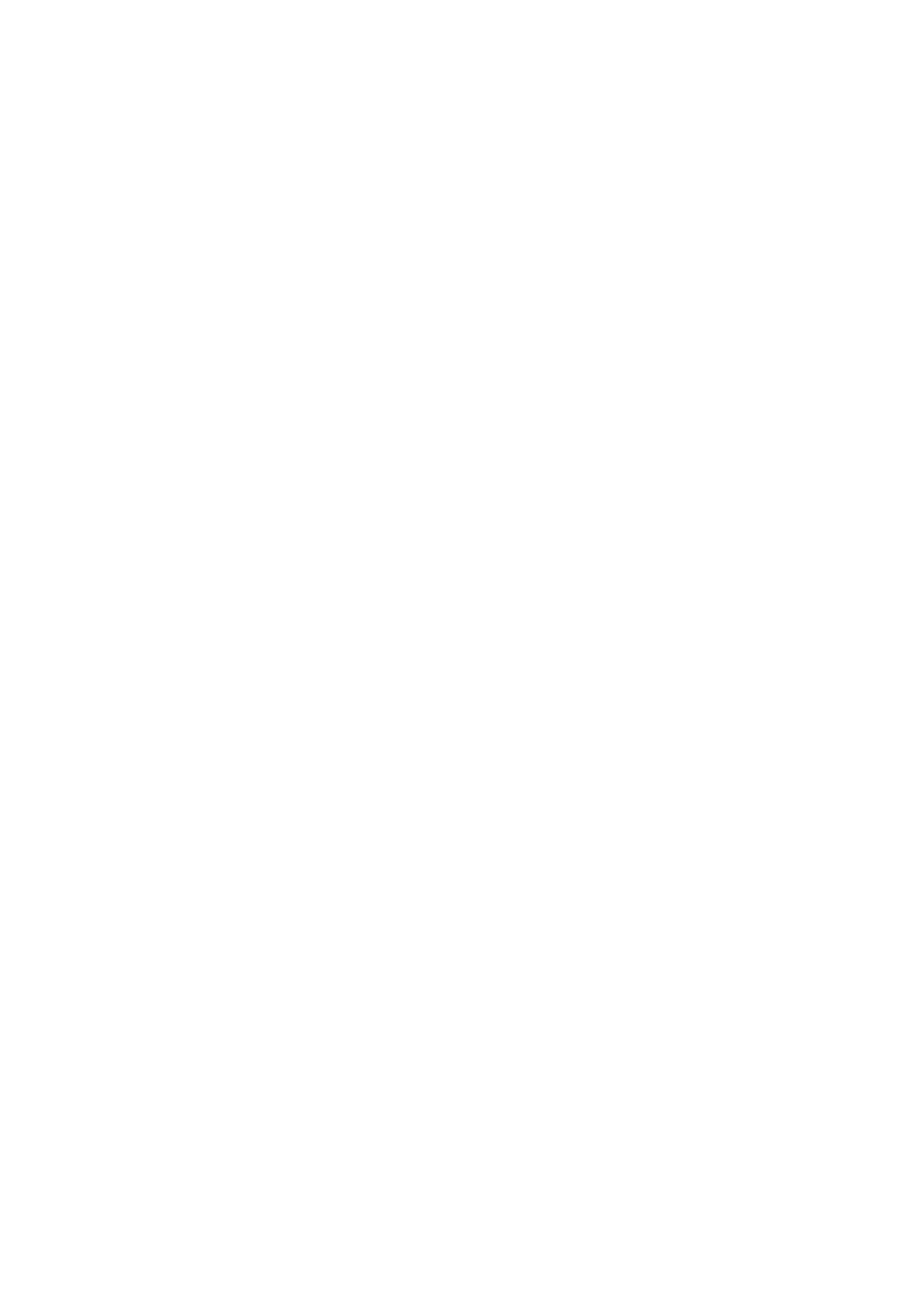

#### **Figure 4: Showing silicon putty mold for wax denture bases, in which then used for fabrication of heat-cure acrylic denture base.**

Finally, ten 3-D printer denture bases had been made up with a 3D-printable material (soft acrylic optiprint; dentona) using a DLP-based printer (versvs 385; MICROLAY). Each building layer was 100 mm thick, and the printer's light source (a light-emitting diode) had a wavelength of 385 nm following the manufacturer's recommendations, the denture bases were cleaned with ultrasonics in isopropyl alcohol for 10 minutes and then treated with an ultraviolet light post polymerization machine for 15 minutes (Figure 5) [9].



**Figure 5: A) 3-D printing Denture bases were created utilizing a DLP-based printer and a 3-D printable material (soft acrylic optiprint; dentona); B) 3-D printer denture bases cleaned in isopropyl alcohol for 10 minutes.**

All denture bases were properly hydrated for 24 hours, at that point softly sprayed with anti-glare spray (3-D laser checking anti-glare shower; Erum-YOONWON) with a particle diameter of 2.8 µm on average, after processing the tissue surfaces of each denture were scanned using (vinyl 3D scanner; smart optics), resulting in STL files for the tissue surfaces of each denture (Figure 6).



**Figure 6: denture base with its corresponding cast after cleaning and finishing.**

Using the (Exocad in-lab DentalCAD) software, the STL files of each denture were overlaid on the STL files of the matching preparation cast utilize this software, there were measurements taken at 60 points for each of the 30 dentures using an overlay guide in which it represents one of the best fit denture base with 60 points drawn on it in specific location to occupy the whole anatomical landmark including the crest of the ridge, denture border, median palatine suture, palate, and posterior palatal seal area (Figure 7), and used as guide for all denture bases for standardization the measurement [10].



**Figure 7: A) Virtual record base after processing; B) Represent the virtual cast and its record base. C) Show the three layers after superimposition (cast, base and the reference for 60-point standardization).**

### **Mechanical and physical properties specimens**

One design used for all the three groups (milled, 3-D printed and heat-cure acrylic resin), in which it designed by geometric designing program (AutoCAD) according to the selected dimension and saved as STL file [11].

For the conventional heat cure, a plastic pattern was constructed using highly accurate laser cutting machine from the STL file that designed previously by AutoCAD. During the mold preparation, the traditional water bath processing approach for full dentures was used. While the CAD-CAM and 3-D printer specimens were followed the same protocol for the denture base fabrication except that the design was taken from (AutoCAD) as STL file [12].

## **Statistical analysis**

Statistical analysis software is used to carry out the analyses (IBM SPSS Statistics 26). The ANOVA test was utilized to examine the obtained mean values. When (p value) was less than 0.05, statistical significance was reported for all comparisons [13].

#### **RESULTS**

The null hypothesis was rejected as a result of the findings of this study, that state that no differences among the three-processing technique (conventional, CAD-CAM and 3-D printer) in mechanical properties and confirmed that variation among the processing technique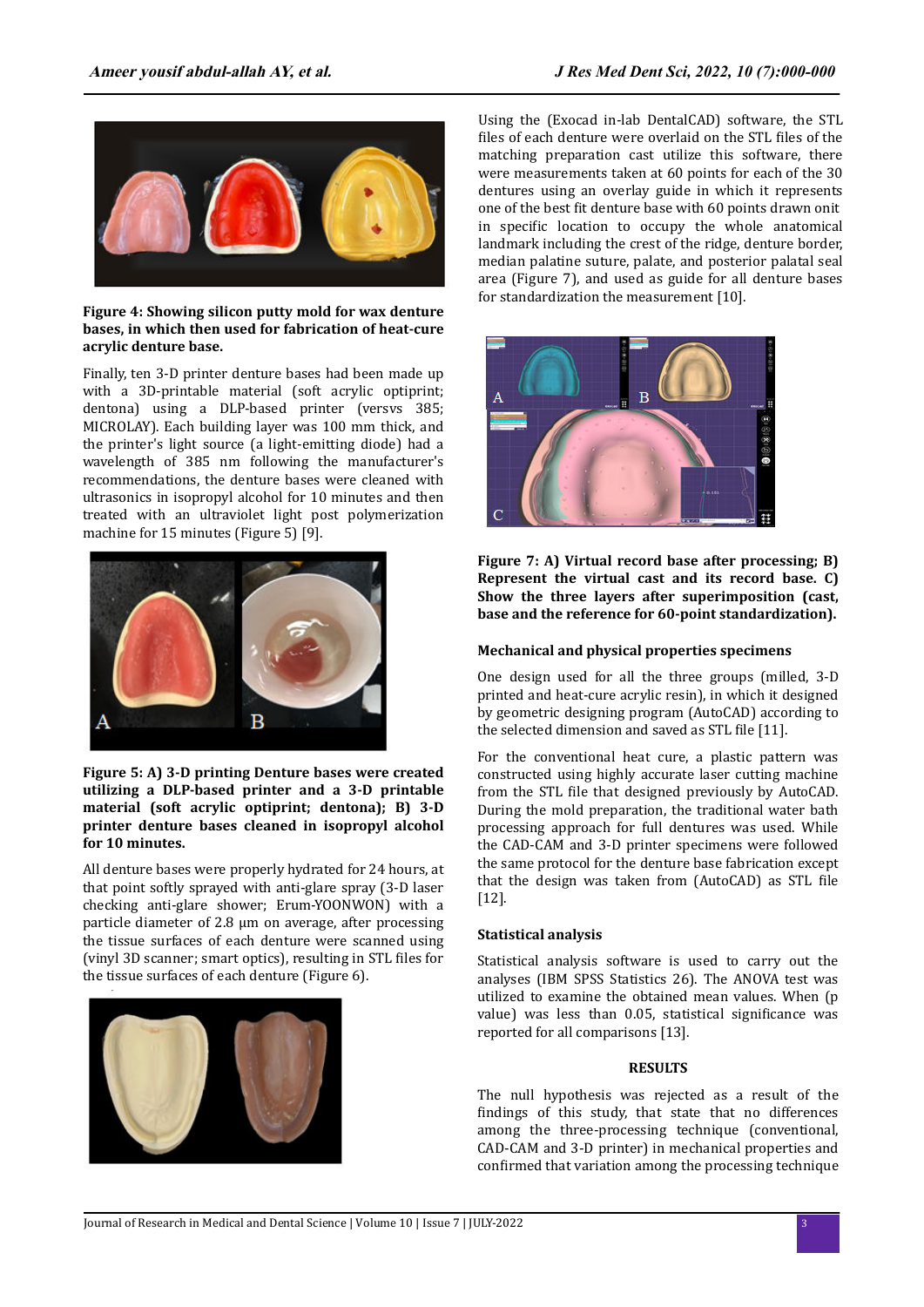occurred. Of the three-technique evaluated, the CAD-CAM is the best method of acrylic resin production throws the mechanical properties followed by conventional acrylic resin while the 3-D printer is the least mechanical properties. Descriptive statistic including mean, standard deviation and slandered error are illustrated in Table 1 [14].

|            |  |  |  | Table 1: Comparative analysed of the mean values among denture base adaptation, hardness and |  |  |  |
|------------|--|--|--|----------------------------------------------------------------------------------------------|--|--|--|
| roughness. |  |  |  |                                                                                              |  |  |  |

| <b>Variables</b>    |                  | <b>Techniques</b> |                  | P value      |          |              |  |
|---------------------|------------------|-------------------|------------------|--------------|----------|--------------|--|
|                     | Conventional     | <b>CAD-CAM</b>    | 3-D printer      | <b>C-CAD</b> | $C-3D$   | CAD-3D       |  |
|                     | $Mean \pm DS$    | Mean $\pm$ DS     | $Mean \pm DS$    |              |          |              |  |
| Denture base (mm)   | $0.21 \pm 0.03$  | $0.18 \pm 0.01$   | $0.03 \pm 0.02$  | 0.008        | $\bf{0}$ | $\mathbf{0}$ |  |
| Hardness            | $85.85 \pm 1.01$ | $87.94 \pm 1.15$  | $78.22 \pm 1.83$ | 0.002        | $\bf{0}$ | $\mathbf{0}$ |  |
| (N/mm)              |                  |                   |                  |              |          |              |  |
| Roughness $(\mu m)$ | $1.26 \pm 0.03$  | $1.22 \pm 0.03$   | $1.71 \pm 0.19$  | 0.919        | $\bf{0}$ | $\mathbf{0}$ |  |

Regarding the denture base adaptation comparing the CAD-CAM with conventional and 3-D was statistically significant differences were found  $(p<0.01)$  when the conventional comparing with 3-D and CAD-CAM, a statistically significant difference was found (p<0.01). When the 3-D comparing with CAD-CAM and conventional, a statistically significant difference was found [15]. For the surface roughness test comparing the CAD-CAM, a statistically significant difference was found (p<0.01), when compared with 3-D, and non-statistically significant difference was fount ( $p > 0.05$ ), when compared with conventional, when the 3-D comparing with conventional, a statistically significant difference was found  $(p<0.01)$  when the conventional comparing

with CAD-CAM, a non-significant difference was found (p>0.05) [16,17].

Evaluation for surface hardness comparing the CAD-CAM with conventional and 3-D was statistically significant differences were found  $(p<0.01)$ , when the conventional comparing with 3-D and CAD-CAM, a statistically significant difference was found ( $p$ <0.01), when the 3-D comparing with CAD-CAM and conventional, a statistically significant difference was found (p<0.01) (Table 2).

**Table 2: Tukey's multiple comparisons test comparing CAD-CAM, conventional and 3D-printer acrylic denture base adaption.** 

| Group 1      | Group 2      | Mean differences between (1<br>and $2)$ | P value      | Signature |
|--------------|--------------|-----------------------------------------|--------------|-----------|
| CAD-CAM      | 3D-printer   | $-0.15344$                              | 0            | S         |
|              | Conventional | $-0.03551$                              | 0.008        | S         |
| 3D-printer   | CAD-CAM      | 0.153443                                | $\mathbf{0}$ | S         |
|              | Conventional | 0.117936                                | $\bf{0}$     | S         |
| Conventional | CAD-CAM      | 0.035507                                | 0.008        | S         |
|              | 3D-printer   | $-0.11794$                              | $\bf{0}$     | S         |

# **DISCUSSION**

Complete Dentures (CDs) should offer a close fit with the mucosa to improve masticatory cycle performance. The goal of using new and improved technology to make CDs was to enable the optimal mucosal adaptation. Another significant aspect of CD production is the technique's repeatability, which ensures that the same precise denture foundation is produced every time. One of the limitations of conventionally constructed complete dentures is the net volumetric shrinkage of PMMA, which results in poor denture base adaptability as a result of dimensional changes [18]. The CAD-CAM denture blocks are made by machining an acrylic resin cylinder that has been performed. This cylinder is made under high pressure and heat, preventing the definitive milled

prosthesis from shrinking. When compared to a conventionally treated denture, the highly condensed resin causes a reduction in free monomer and porosity, resulting in a reduction in surface roughness. The findings show that the newest processing technique, CAD-CAM provides a desirable balance of minimal fabrication distortion and consistently better adaptation, with the smallest gap values followed by conventional and the largest gap in 3-D printer denture base, where a significant difference was found between all three groups. This coincide with the result of in which, when compared to pack and press, pour, and injection denture base processing processes, the CAD-CAM manufacturing process was shown to be the most accurate and reproducible denture production methodology. However, it contrasts with the finding of They found that CAD-CAM